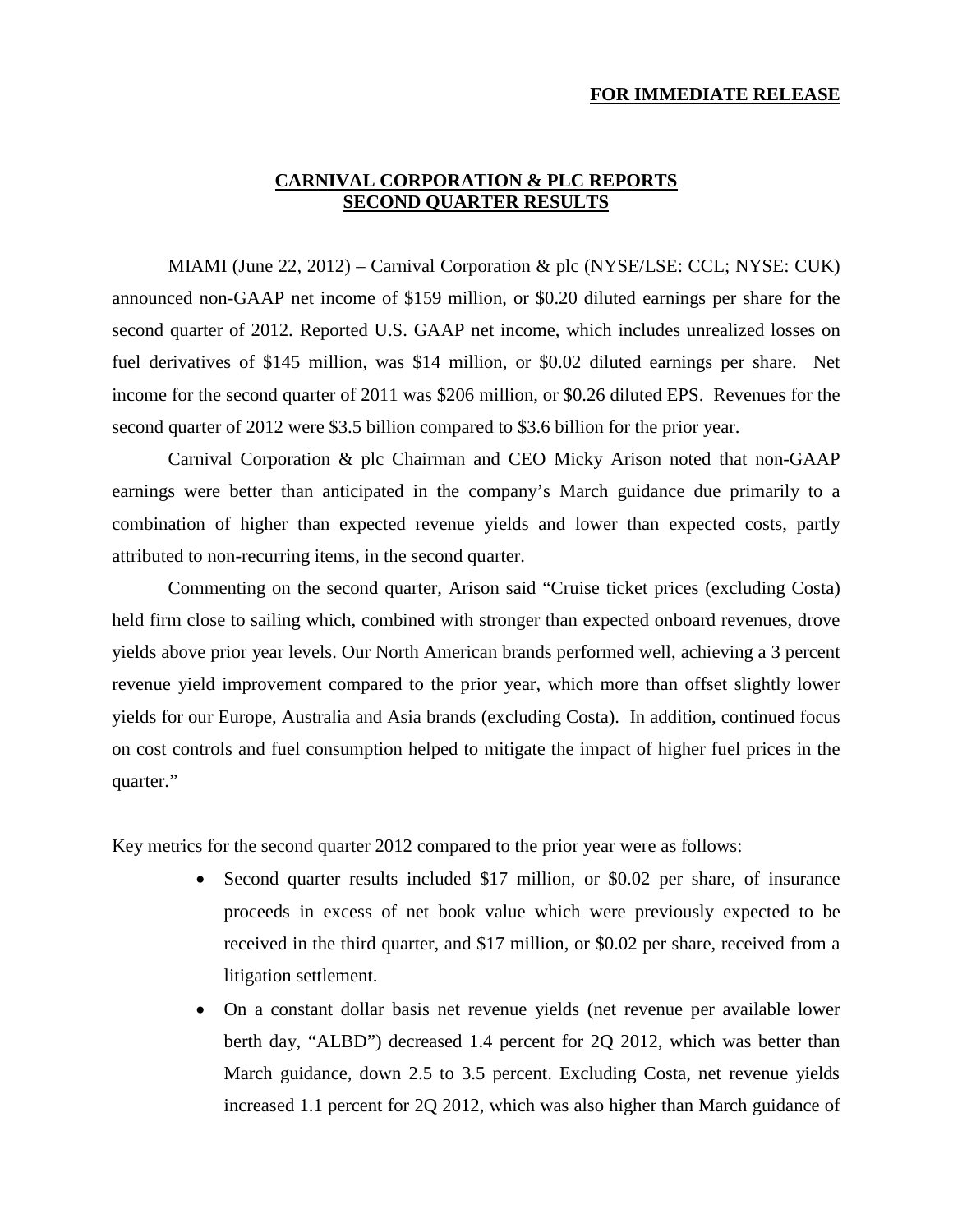flat to down slightly. Gross revenue yields decreased 4.2 percent in current dollars.

- Net cruise costs per ALBD excluding fuel and non-recurring items decreased 2.2 percent in constant dollars, better than March guidance of flat to down 1.0 percent. Gross cruise costs per ALBD including fuel and non-recurring items decreased 3.6 percent in current dollars.
- Fuel prices increased 12 percent to \$756 per metric ton for 2Q 2012 from \$673 per metric ton in 2Q 2011, costing the company an additional \$71 million. Fuel prices were slightly lower than March guidance of \$772 per metric ton.
- In March, the company entered into zero cost collars for an additional 19 percent of its estimated fuel consumption for the second half of fiscal 2012 through fiscal 2013, bringing the total covered to 38 percent over this period. The company also has zero cost collars in place that cover 19 percent of its estimated fuel consumption for fiscal 2014 and 2015. For further information on the company's fuel derivatives program see "Fuel Derivatives" below.
- Three new ships were delivered during the second quarter, Costa Fascinosa, AIDAmar and Carnival Breeze, each featuring a variety of unique and exciting innovations which have generated strong consumer and media interest.

## **2012 Outlook**

Since March, fleetwide booking volumes have continued to improve and are running well ahead of the prior year at lower prices. For the last seven weeks, booking volumes excluding Costa have increased 8 percent versus the prior year, while booking volumes for Costa over the same time period are up 25 percent. For the remainder of the year, cumulative advance bookings excluding Costa are three occupancy points behind the prior year at slightly lower prices while cumulative advance bookings for Costa are at lower occupancies and lower prices compared with the prior year.

Looking forward, Carnival Corporation & plc Chairman and CEO Micky Arison commented, "The increase in booking volumes indicates that a progressive recovery is well underway and we are catching up following the slowdown in bookings during wave season, our peak booking period. The attractive pricing we have in the marketplace is clearly stimulating demand, especially for the Costa brand. We are pleased to see the resurgence in consumer demand for Costa, which is a testament to the brand's long-standing reputation for quality built over many decades."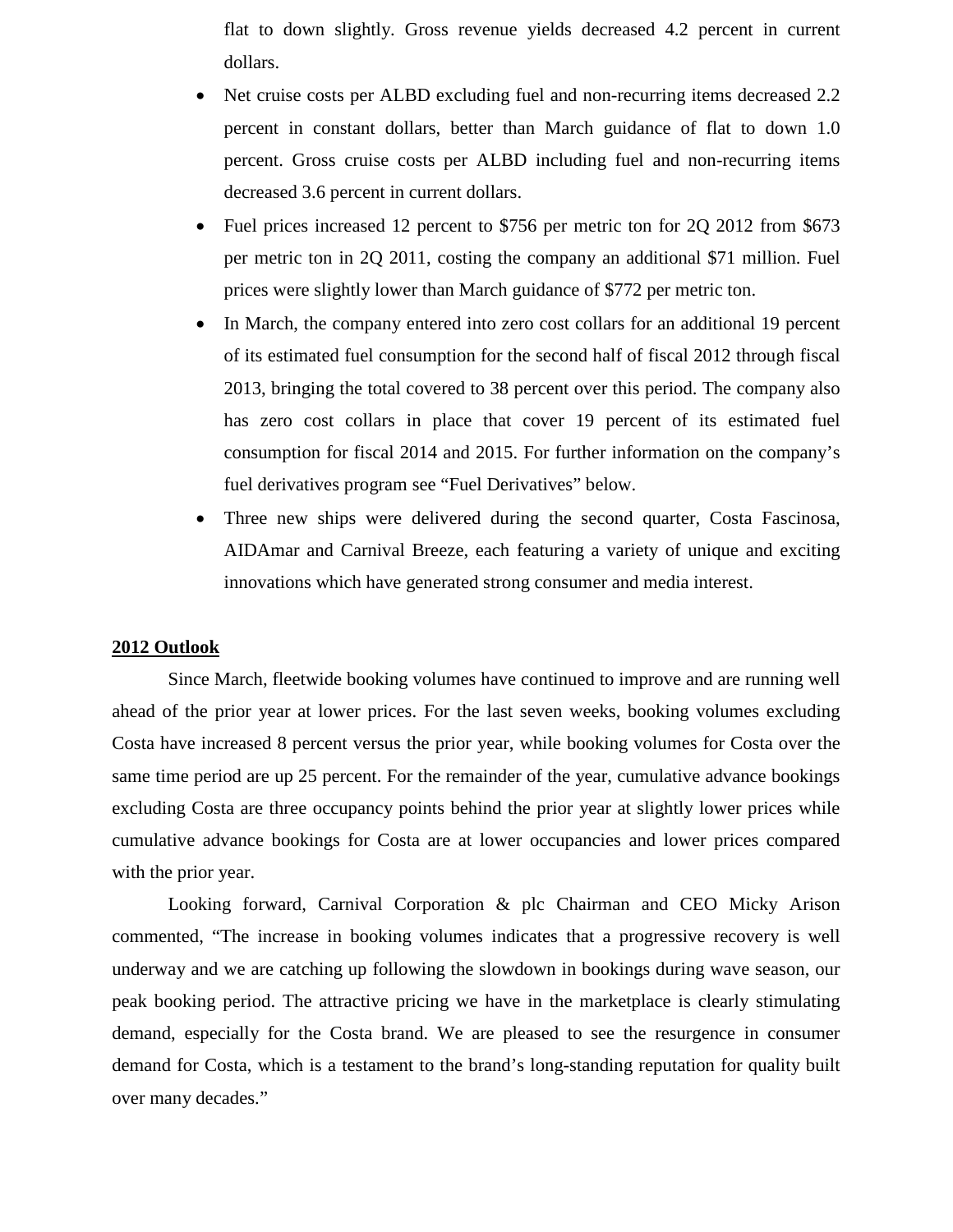Excluding Costa, the company forecasts full year 2012 net revenue yields, on a constant dollar basis, to be down slightly. Including Costa, the company expects a decline in net revenue yields of 3 to 4 percent (constant dollars). The company has slightly reduced the mid-point of its 2012 yield guidance as the price incentives required to drive the booking volumes needed to close the occupancy gap was more than had been previously anticipated for the second half of the year. Full year 2012 revenue yields for the North American brands are expected to be in line with the prior year. Full year 2012 revenue yields for the European brands, excluding Costa, are expected to be lower than the prior year.

Lower net revenue yield expectations have been offset by greater than anticipated cost reductions. The company expects net cruise costs, excluding fuel, per ALBD for the full year 2012 to be down slightly compared with the prior year on a constant dollar basis. In addition, lower fuel prices (net of forecasted realized losses on fuel derivatives) partially offset by changes in currency exchange rates are expected to increase full year 2012 earnings by \$0.30 per share compared to March guidance.

Taking all the above factors into consideration, the company forecasts full year 2012 non-GAAP diluted earnings per share to be in the range of \$1.80 to \$1.90, compared to the March guidance range of \$1.40 to \$1.70 per share and 2011 non-GAAP earnings of \$2.42 per share.

Arison stated, "The long term fundamentals of our business remain sound. As we look toward the future, we are excited by the prospect for continued global expansion beyond our established markets in North America and Western Europe. We are pursuing multiple opportunities to develop emerging cruise markets including positioning a second Costa ship in China and through a series of Princess cruises dedicated to the Japanese market in 2013."

#### **Third Quarter 2012 Outlook**

Third quarter constant dollar net revenue yields excluding Costa, are expected to decrease 3 to 4 percent (including Costa, expected to decrease 6 to 7 percent) compared to the prior year. Net cruise costs excluding fuel per ALBD for the third quarter are expected to be down slightly on a constant dollar basis compared to the prior year. In addition, changes in currency exchange rates partially offset by lower fuel prices (net of forecasted realized losses on fuel derivatives) are expected to reduce third quarter earnings by \$0.03 per share compared to the prior year.

Based on the above factors, the company expects non-GAAP diluted earnings for the third quarter 2012 to be in the range of \$1.42 to \$1.46 per share versus 2011 non-GAAP earnings of \$1.69 per share.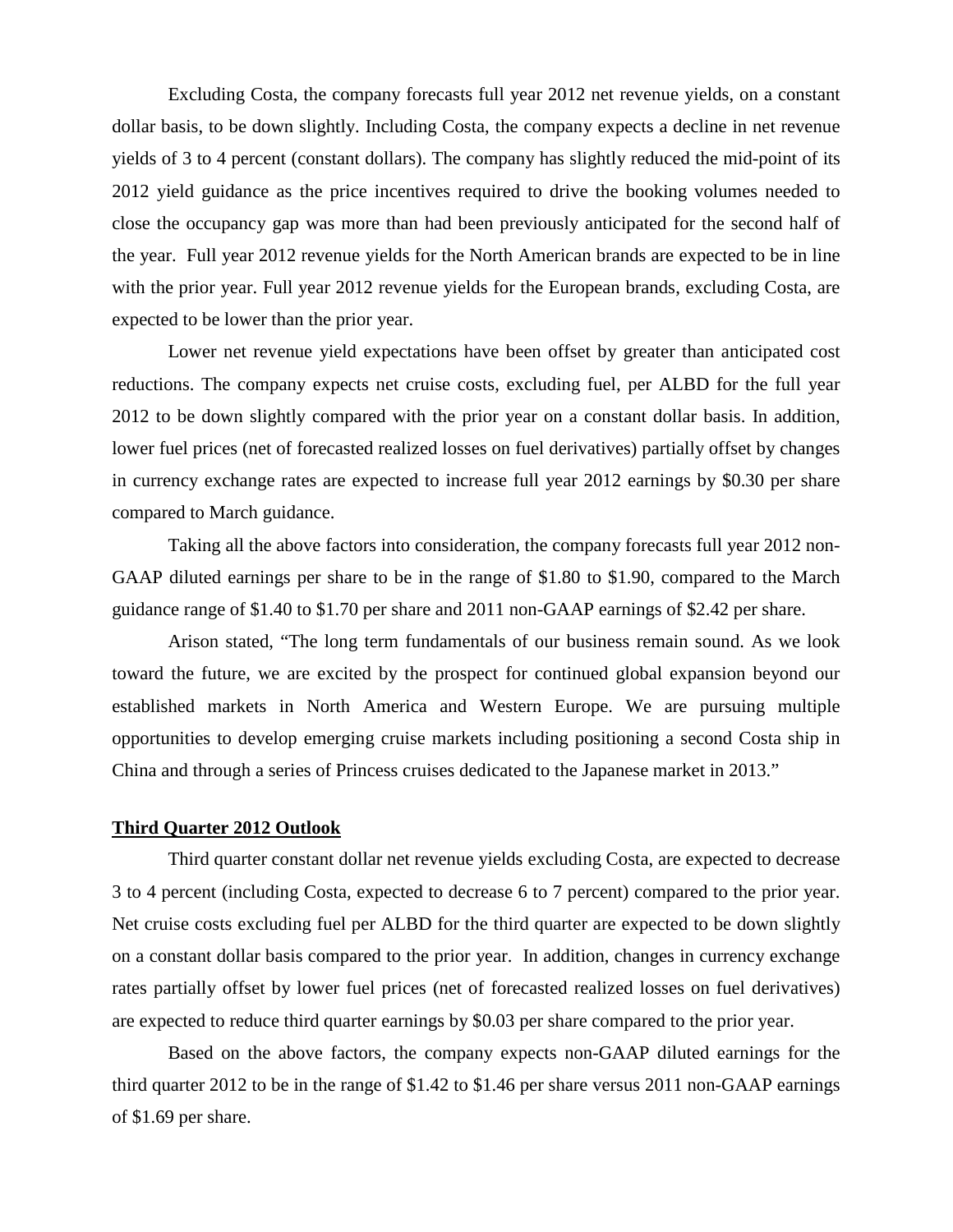# **Selected Key Forecast Metrics**

|                                                          |                                          | Full Year 2012                           | <b>Third Quarter 2012</b>                 |                                          |  |  |
|----------------------------------------------------------|------------------------------------------|------------------------------------------|-------------------------------------------|------------------------------------------|--|--|
| Year over year change:                                   | <b>Current</b><br><b>Dollars</b>         | <b>Constant</b><br><b>Dollars</b>        | <b>Current</b><br><b>Dollars</b>          | <b>Constant</b><br><b>Dollars</b>        |  |  |
| Net revenue yields<br>Net cruise costs excl. fuel / ALBD | $(5)$ to $(6)\%$<br>$(2.5)$ to $(3.5)\%$ | $(3)$ to $(4)$ %<br>$(0.5)$ to $(1.5)\%$ | $(9.5)$ to $(10.5)\%$<br>$(4)$ to $(5)\%$ | $(6)$ to $(7)\%$<br>$(0.5)$ to $(1.5)\%$ |  |  |
|                                                          |                                          | <b>Full Year 2012</b>                    | <b>Third Quarter 2012</b>                 |                                          |  |  |
| Fuel price per metric ton                                |                                          | \$677                                    | \$620                                     |                                          |  |  |
| Fuel consumption (metric tons in thousands)              |                                          | 3,379                                    | 834                                       |                                          |  |  |
| Currency: Euro                                           |                                          | \$1.29 to <del>€</del>                   | \$1.27 to <del>€</del>                    |                                          |  |  |

# **Conference Call**

The company has scheduled a conference call with analysts at 10:00 a.m. EDT (3:00 p.m. BST) today to discuss its 2012 second quarter results. This call can be listened to live, and additional information can be obtained, via Carnival Corporation & plc's Web site at [www.carnivalcorp.com](http://www.carnivalcorp.com/) and [www.carnivalplc.com.](http://www.carnivalplc.com/)

Sterling  $$1.58 \text{ to } £1$   $$1.57 \text{ to } £1$ 

Carnival Corporation & plc is the largest cruise company in the world, with a portfolio of cruise brands in North America, Europe, Australia and Asia, comprised of Carnival Cruise Lines, Holland America Line, Princess Cruises, Seabourn, AIDA Cruises, Costa Cruises, Cunard, Ibero Cruises, P&O Cruises (Australia) and P&O Cruises (UK).

Together, these brands operate 101 ships totaling 204,000 lower berths with seven new ships scheduled to be delivered between March 2013 and March 2016. Carnival Corporation & plc also operates Holland America Princess Alaska Tours, the leading tour company in Alaska and the Canadian Yukon. Traded on both the New York and London Stock Exchanges, Carnival Corporation & plc is the only group in the world to be included in both the S&P 500 and the FTSE 100 indices.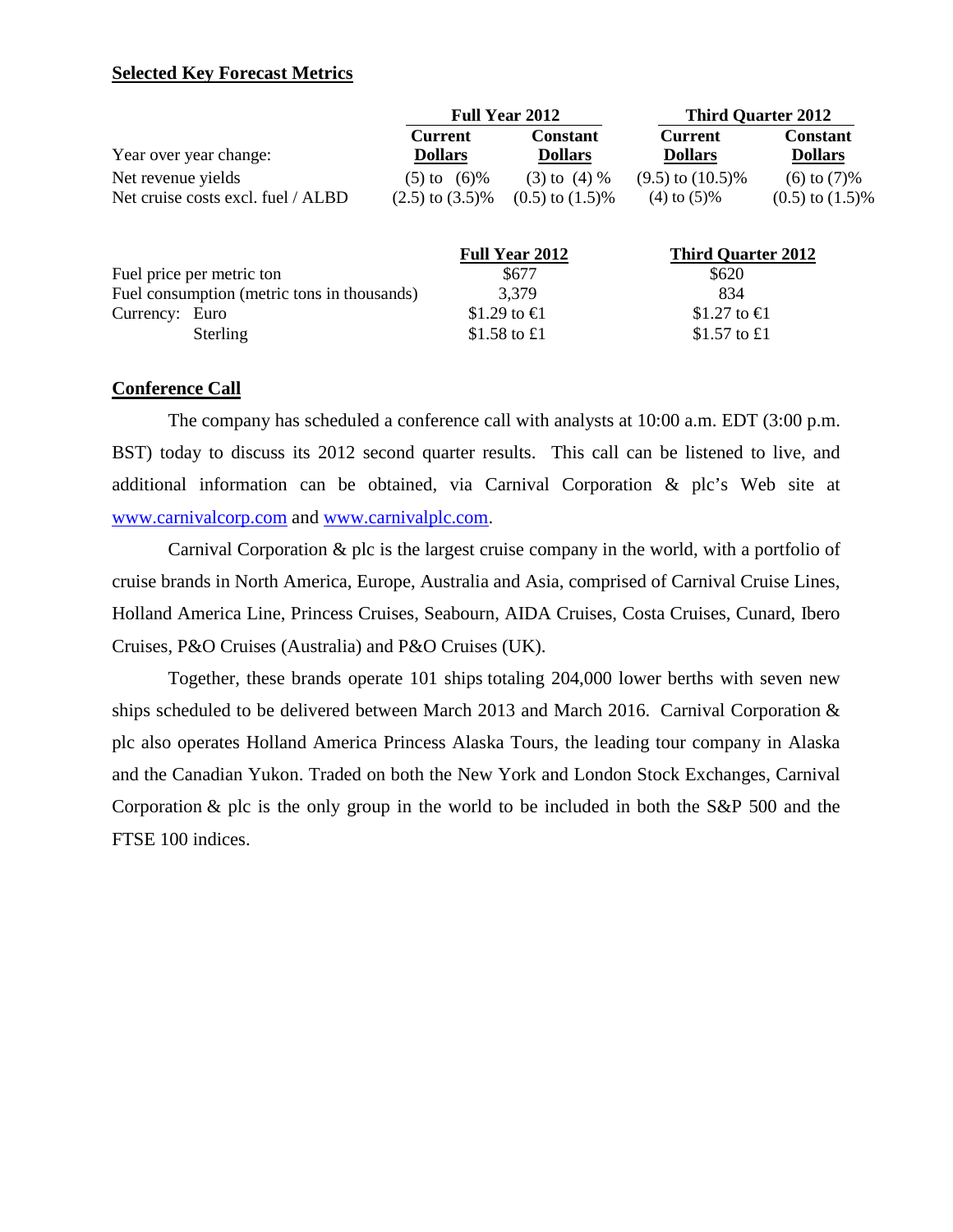#### **Cautionary Note Concerning Factors That May Affect Future Results**

Carnival Corporation and Carnival plc and their respective subsidiaries are referred to collectively in this release as "Carnival Corporation & plc," "our," "us," and "we." Some of the statements, estimates or projections contained in this release are "forward-looking statements" that involve risks, uncertainties and assumptions with respect to us, including some statements concerning future results, outlooks, plans, goals and other events which have not yet occurred. These statements are intended to qualify for the safe harbors from liability provided by Section 27A of the Securities Act of 1933 and Section 21E of the Securities Exchange Act of 1934. We have tried, whenever possible, to identify these statements by using words like "will," "may," "could," "should," "would," "believe," "depends," "expect," "anticipate," "forecast," "future," "intend," "plan," "estimate," "target," "indicate" and similar expressions of future intent or the negative of such terms. Because forward-looking statements involve risks and uncertainties, there are many factors that could cause our actual results, performance or achievements to differ materially from those expressed or implied in this release. Forward-looking statements include those statements that may impact, among other things, the forecasting of our non-GAAP earnings per share ("EPS"); net revenue yields; booking levels; pricing; occupancy; operating, financing and tax costs, including fuel expenses; costs per available lower berth day; estimates of ship depreciable lives and residual values; liquidity; goodwill and trademark fair values and outlook. These factors include, but are not limited to, the following: general economic and business conditions; increases in fuel prices; accidents, the spread of contagious diseases and threats thereof, adverse weather conditions or natural disasters and other incidents affecting the health, safety, security and satisfaction of guests and crew; the international political climate, armed conflicts, terrorist and pirate attacks, vessel seizures, and threats thereof, and other world events affecting the safety and security of travel; negative publicity concerning the cruise business in general or us in particular, including any adverse environmental impacts of cruising; litigation, enforcement actions, fines or penalties, including those relating to the *Costa Concordia* accident; economic, market and political factors that are beyond our control, which could increase our operating, financing and other costs; changes in and compliance with laws and regulations relating to the protection of persons with disabilities, employment, environment, health, safety, security, tax and other regulations under which we operate; our ability to implement our shipbuilding programs and ship repairs, maintenance and refurbishments on terms that are favorable or consistent with our expectations; increases to our repairs and maintenance expenses and refurbishment costs as our fleet ages; lack of continuing availability of attractive, convenient and safe port destinations; continuing financial viability of our travel agent distribution system, air service providers and other key vendors in our supply chain and reductions in the availability of, and increases in the pricing for, the services and products provided by these vendors; disruptions and other damages to our information technology and other networks and operations, and breaches in data security; competition from and overcapacity in the cruise ship or land-based vacation industry; loss of key personnel or our ability to recruit or retain qualified personnel; union disputes and other employee relation issues; disruptions in the global financial markets or other events may negatively affect the ability of our counterparties and others to perform their obligations to us; the continued strength of our cruise brands and our ability to implement our brand strategies; our international operations are subject to additional risks not generally applicable to our U.S. operations; geographic regions in which we try to expand our business may be slow to develop and ultimately not develop how we expect; our decisions to self-insure against various risks or our inability to obtain insurance for certain risks at reasonable rates; fluctuations in foreign currency exchange rates; whether our future operating cash flow will be sufficient to fund future obligations and whether we will be able to obtain financing, if necessary, in sufficient amounts and on terms that are favorable or consistent with our expectations; risks associated with the dual listed company arrangement and uncertainties of a foreign legal system as we are not incorporated in the U.S. Forward-looking statements should not be relied upon as a prediction of actual results. Subject to any continuing obligations under applicable law or any relevant stock exchange rules, we expressly disclaim any obligation to disseminate, after the date of this release, any updates or revisions to any such forward-looking statements to reflect any change in expectations or events, conditions or circumstances on which any such statements are based.

Jennifer De La Cruz Beth Roberts 1 305 599 2600, ext. 16000 1 305 406 4832

## **MEDIA CONTACT INVESTOR RELATIONS CONTACT**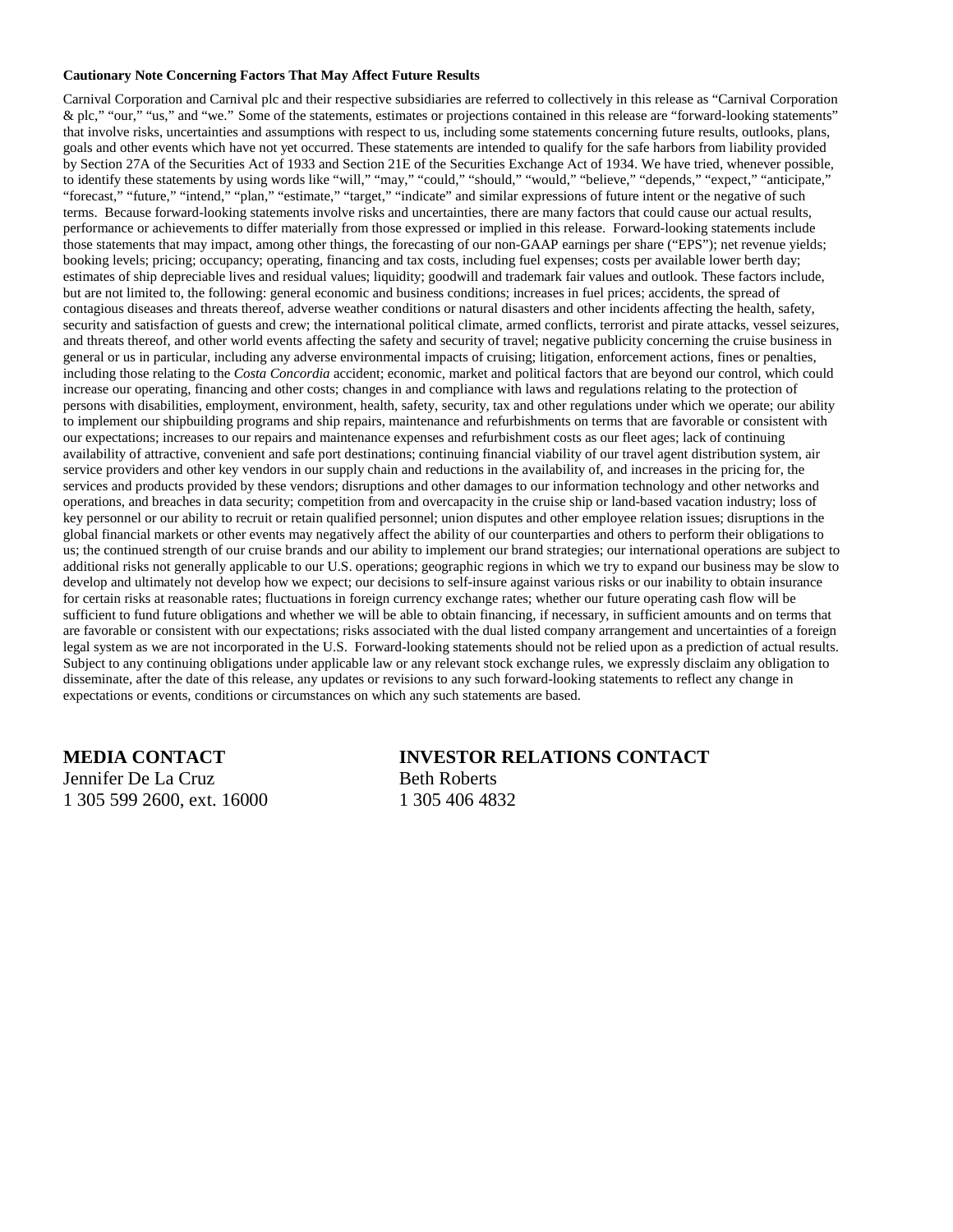# **CARNIVAL CORPORATION & PLC CONSOLIDATED STATEMENTS OF OPERATIONS (UNAUDITED)**

(in millions, except per share data)

|                                                                                              |                      | <b>Three Months Ended</b> | <b>Six Months Ended</b>  |
|----------------------------------------------------------------------------------------------|----------------------|---------------------------|--------------------------|
|                                                                                              |                      | <b>May 31,</b>            | May 31,                  |
|                                                                                              | 2012                 | 2011                      | 2012<br>2011             |
| <b>Revenues</b>                                                                              |                      |                           |                          |
| Cruise                                                                                       |                      |                           |                          |
| Passenger tickets                                                                            | \$<br>2,675          | \$2,778                   | \$<br>5,439<br>\$5,430   |
| Onboard and other                                                                            | 844                  | 817                       | 1,574<br>1,653           |
| Tour and other                                                                               | 19                   | 25                        | <u>28</u><br>35          |
|                                                                                              | 3,538                | 3,620                     | 7,039<br>7,120           |
| <b>Operating Costs and Expenses</b>                                                          |                      |                           |                          |
| Cruise                                                                                       |                      |                           |                          |
| Commissions, transportation and other                                                        | 519                  | 562                       | 1,180<br>1,226           |
| Onboard and other                                                                            | 128                  | 121                       | 254<br>241               |
| Fuel                                                                                         | 645                  | 579                       | 1,029<br>1,237           |
| Payroll and related                                                                          | 435                  | 435                       | 877<br>846               |
| Food                                                                                         | 236                  | 241                       | 476<br>472               |
| Other ship operating                                                                         | 494(a)               | 556                       | 1,113<br>1,066           |
| Tour and other                                                                               | 21                   | 27                        | 35<br>36                 |
|                                                                                              | 2,478                | 2,521                     | 5,172<br>4,916           |
| Selling and administrative                                                                   | 431                  | 440                       | 852<br>862               |
| Depreciation and amortization                                                                | 376                  | 380                       | 752<br>747               |
| Ibero goodwill and trademark impairment charges                                              | $\sim$               |                           | <u>173</u>               |
|                                                                                              | 3,285                | 3,341                     | 6,949<br>6,525           |
| <b>Operating Income</b>                                                                      | 253                  | 279                       | 514<br>171               |
| <b>Nonoperating (Expense) Income</b>                                                         |                      |                           |                          |
| Interest income                                                                              | 3                    | 3                         | 6<br>5                   |
| Interest expense, net of capitalized interest                                                | (87)                 | (91)                      | (175)<br>(177)           |
| Losses on fuel derivatives, net                                                              | $(145)$ (b)          |                           | (124)(b)                 |
| Other (expense) income, net                                                                  | (10)                 | <u>13</u>                 | (5)<br><u>19</u>         |
|                                                                                              | (239)                | (75)                      | (298)<br>(153)           |
|                                                                                              |                      |                           |                          |
| <b>Income (Loss) Before Income Taxes</b>                                                     | 14                   | 204                       | (127)<br>361             |
| Income Tax Benefit (Expense), Net                                                            |                      | $\overline{2}$            | $\overline{2}$<br>(3)    |
| <b>Net Income (Loss)</b>                                                                     | \$<br>$\frac{14}{1}$ | 206<br>$\mathbb{S}^-$     | (125)<br>\$358<br>\$     |
| <b>Earnings (Loss) Per Share</b>                                                             |                      |                           |                          |
| Basic                                                                                        | 0.02<br>\$           | \$0.26                    | \$ (0.16)<br>\$0.45      |
| Diluted                                                                                      | 0.02                 | \$0.26                    | \$ (0.16)<br>\$0.45      |
| <b>Non-GAAP Earnings Per Share-Diluted</b>                                                   | 0.20<br>\$           | \$ 0.26                   | 0.22<br>\$0.45           |
| <b>Dividends Declared Per Share</b>                                                          | 0.25                 | \$ 0.25                   | 0.50<br>\$0.50           |
| Weighted-Average Shares Outstanding - Basic<br>Weighted-Average Shares Outstanding - Diluted | 779<br>779           | 791<br>793                | 778<br>791<br>778<br>793 |

(a) Includes \$17 million of hull and machinery insurance proceeds for the total loss of a ship in excess of its net book value and \$17 million received from a litigation settlement.

(b) There were no realized gains or losses on fuel derivatives.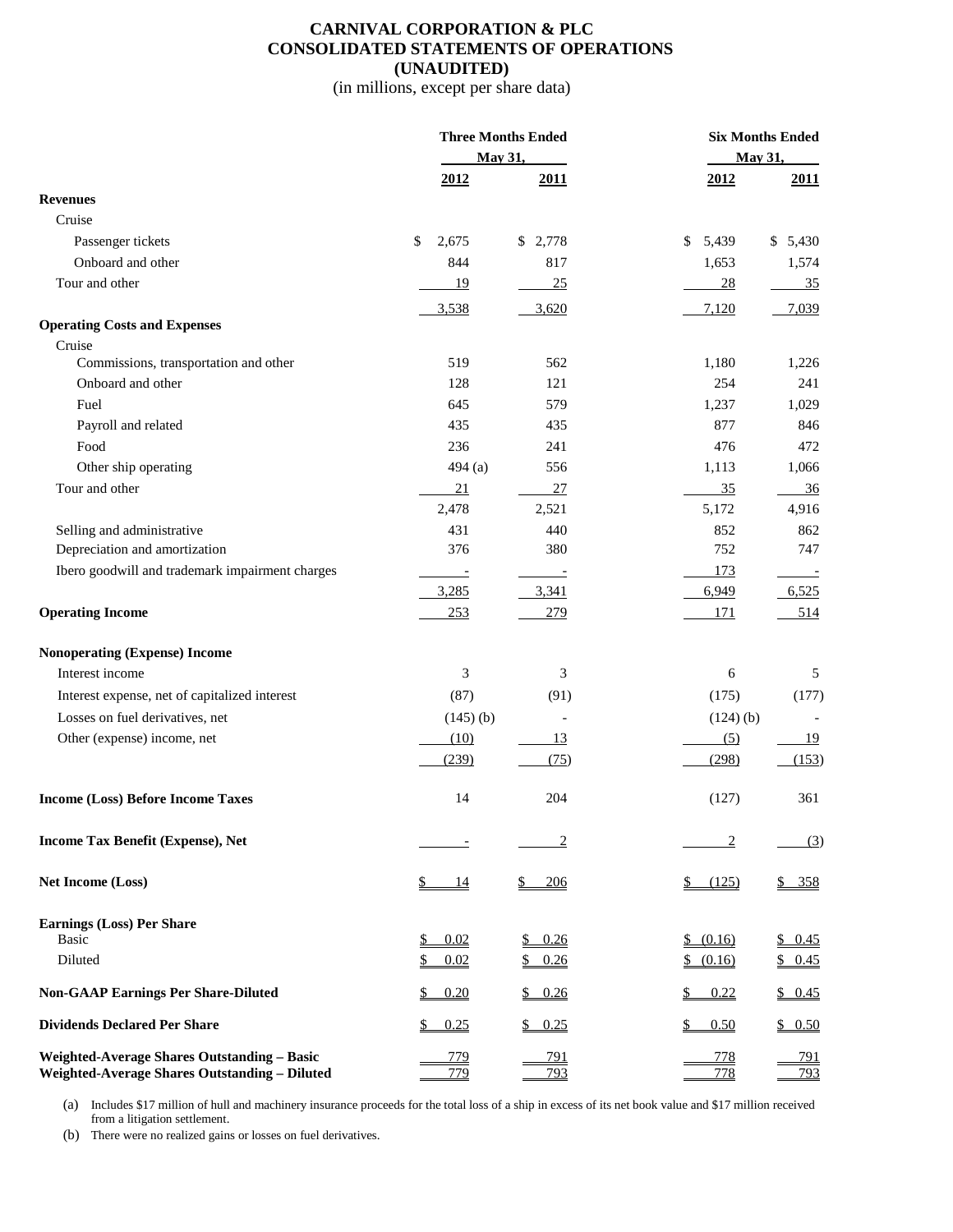## **CARNIVAL CORPORATION & PLC CONSOLIDATED BALANCE SHEETS (UNAUDITED)**

(in millions, except par values)

|                                                                       | May 31,<br>2012 | November 30,<br>2011 |         |  |
|-----------------------------------------------------------------------|-----------------|----------------------|---------|--|
| <b>ASSETS</b>                                                         |                 |                      |         |  |
| <b>Current Assets</b>                                                 |                 |                      |         |  |
| Cash and cash equivalents                                             | \$<br>900       | \$                   | 450     |  |
| Trade and other receivables, net                                      | 286             |                      | 263     |  |
| Insurance recoverables                                                | 403             |                      | 30      |  |
| Inventories                                                           | 377             |                      | 374     |  |
| Prepaid expenses and other                                            | 203             |                      | 195     |  |
| Total current assets                                                  | 2,169           |                      | 1,312   |  |
| <b>Property and Equipment, Net</b>                                    | 32,133          |                      | 32,054  |  |
| Goodwill                                                              | 3,135           |                      | 3,322   |  |
| <b>Other Intangibles</b>                                              | 1,302           |                      | 1,330   |  |
| <b>Other Assets</b>                                                   | 723             |                      | 619     |  |
|                                                                       | \$<br>39,462    | \$                   | 38,637  |  |
| <b>LIABILITIES AND SHAREHOLDERS' EQUITY</b>                           |                 |                      |         |  |
| <b>Current Liabilities</b>                                            |                 |                      |         |  |
| Short-term borrowings                                                 | \$<br>541       | \$                   | 281     |  |
| Current portion of long-term debt                                     | 1,067           |                      | 1,019   |  |
| Accounts payable                                                      | 532             |                      | 576     |  |
| Claims reserve                                                        | 479             |                      | 97      |  |
| Accrued liabilities and other                                         | 1,009           |                      | 1,026   |  |
| Customer deposits                                                     | 3,634           |                      | 3,106   |  |
| Total current liabilities                                             | 7,262           |                      | 6,105   |  |
| <b>Long-Term Debt</b>                                                 | 8,392           |                      | 8,053   |  |
| <b>Other Long-Term Liabilities and Deferred Income</b>                | 782             |                      | 647     |  |
| <b>Shareholders' Equity</b>                                           |                 |                      |         |  |
| Common stock of Carnival Corporation, \$0.01 par value; 1,960 shares  |                 |                      |         |  |
| authorized; 649 shares at 2012 and 647 shares at 2011 issued          | 6               |                      | $6\,$   |  |
| Ordinary shares of Carnival plc, \$1.66 par value; 215 shares at 2012 |                 |                      |         |  |
| and 2011 issued                                                       | 357             |                      | 357     |  |
| Additional paid-in capital                                            | 8,205           |                      | 8,180   |  |
| Retained earnings                                                     | 17,835          |                      | 18,349  |  |
| Accumulated other comprehensive loss                                  | (521)           |                      | (209)   |  |
| Treasury stock, 52 shares at 2012 and 2011 of Carnival Corporation    |                 |                      |         |  |
| and 33 shares at 2012 and 2011 of Carnival plc, at cost               | (2,856)         |                      | (2,851) |  |
| Total shareholders' equity                                            | 23,026          |                      | 23,832  |  |
|                                                                       | 39,462          | \$                   | 38,637  |  |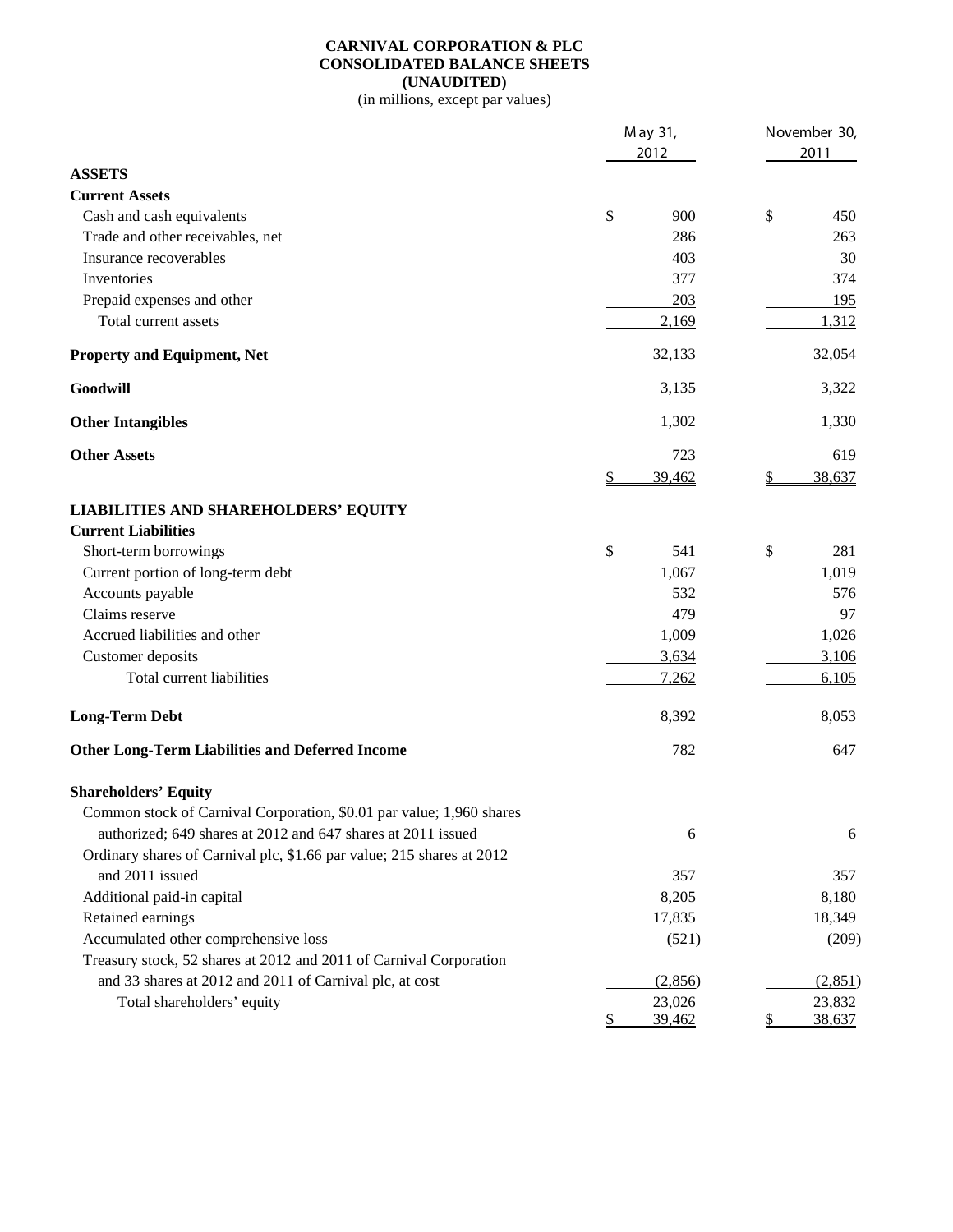## **CARNIVAL CORPORATION & PLC OTHER INFORMATION**

|                                             | <b>Three Months Ended</b><br><b>May 31,</b> |            |           | <b>Six Months Ended</b><br><b>May 31,</b> |
|---------------------------------------------|---------------------------------------------|------------|-----------|-------------------------------------------|
|                                             | <u>2012</u>                                 | 2011       | 2012      | 2011                                      |
| STATISTICAL INFORMATION                     |                                             |            |           |                                           |
| Passengers carried (in thousands)           | 2,334                                       | 2,330      | 4,596     | 4,515                                     |
| Occupancy percentage (a)                    | 102.6%                                      | 104.5%     | 103.9%    | 104.8%                                    |
| Fuel consumption (metric tons in thousands) | 852                                         | 861        | 1,689     | 1,689                                     |
| Fuel cost per metric ton consumed           | 756<br>\$.                                  | \$<br>673  | 732<br>\$ | \$<br>609                                 |
| Currencies                                  |                                             |            |           |                                           |
| U.S. dollar to $\bigoplus$                  | 1.31<br>S.                                  | \$<br>1.43 | \$1.31    | \$.<br>1.38                               |
| U.S. dollar to $£1$                         | \$1.59                                      | \$<br>1.63 | \$1.58    | \$.<br>1.60                               |
| U.S. dollar to Australian dollar            | 1.03                                        | \$<br>1.05 | \$1.04    | 1.02<br>\$                                |
| <b>CASH FLOW INFORMATION</b>                |                                             |            |           |                                           |
| Cash from operations                        | \$1,136                                     | \$1,389    | \$1,458   | \$1,801                                   |
| Capital expenditures                        | \$1,730                                     | \$1,450    | \$1,997   | \$1,622                                   |
| Dividends paid                              | 194                                         | 198<br>\$  | 388<br>\$ | \$<br>277                                 |

(a) In accordance with cruise business practice, occupancy is calculated using a denominator of two passengers per cabin even though some cabins can accommodate three or more passengers. Percentages in excess of 100% indicate that on average more than two passengers occupied some cabins.

#### **FUEL DERIVATIVES**

At May 31, 2012, our outstanding fuel derivatives consisted of zero cost collars on Brent crude oil to cover a portion of our estimated fuel consumption as follows:

| <b>Maturities</b> (a)<br>Fiscal 2012-Q3 & Q4 | <b>Barrels</b><br>(in thousands) | Weighted-Average<br><b>Floor Prices</b> | Weighted-Average<br><b>Ceiling Prices</b> | <b>Percent of Estimated</b><br><b>Fuel Consumption</b><br><b>Covered</b> |
|----------------------------------------------|----------------------------------|-----------------------------------------|-------------------------------------------|--------------------------------------------------------------------------|
|                                              | 1,044                            | \$75                                    | \$135                                     |                                                                          |
|                                              | 1,044                            | \$109                                   | \$128                                     |                                                                          |
|                                              | 2,088                            | \$112                                   | \$132                                     |                                                                          |
|                                              | 4,176                            |                                         |                                           | 38%                                                                      |
| Fiscal 2013                                  |                                  |                                         |                                           |                                                                          |
|                                              | 2,112                            | \$74                                    | \$132                                     |                                                                          |
|                                              | 2,112                            | \$98                                    | \$127                                     |                                                                          |
|                                              | 4,224                            | \$100                                   | \$130                                     |                                                                          |
|                                              | 8,448                            |                                         |                                           | 38%                                                                      |
| Fiscal 2014                                  |                                  |                                         |                                           |                                                                          |
|                                              | 2,112                            | \$<br>71                                | \$128                                     |                                                                          |
|                                              | 2,112                            | $\mathbb{S}$<br>88                      | \$125                                     |                                                                          |
|                                              | 4,224                            |                                         |                                           | 19%                                                                      |
| Fiscal 2015                                  |                                  |                                         |                                           |                                                                          |
|                                              | 2,160                            | \$<br>71                                | \$125                                     |                                                                          |
|                                              | 2,160                            | \$<br>80                                | \$125                                     |                                                                          |
|                                              | 4,320                            |                                         |                                           | 19%                                                                      |

(a) Fuel derivatives mature evenly over each month within the above fiscal periods.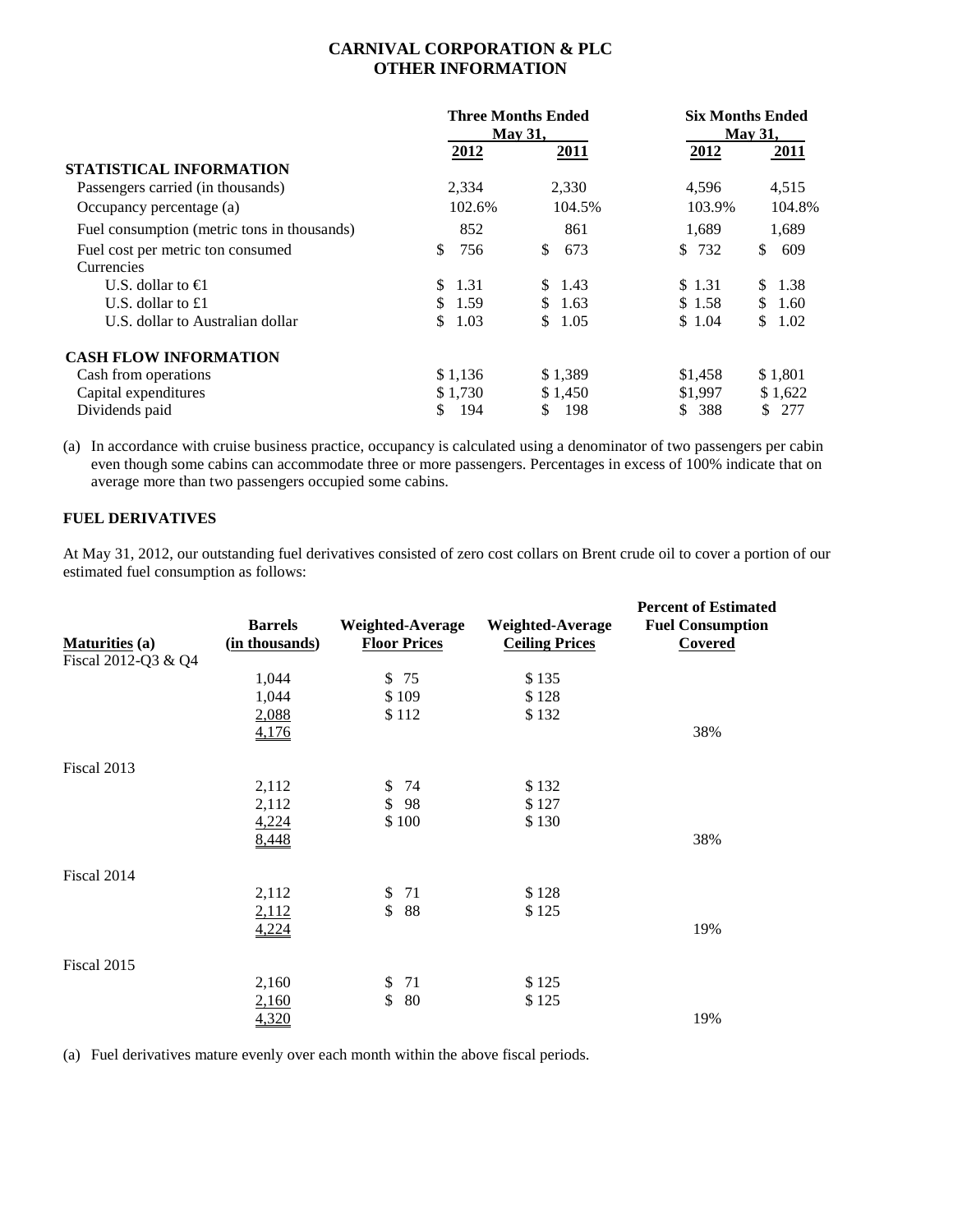## **CARNIVAL CORPORATION & PLC NON-GAAP FINANCIAL MEASURES**

Consolidated gross and net revenue yields were computed by dividing the gross and net cruise revenues, without rounding, by ALBDs as follows (dollars in millions, except yields) (a)(b):

|                                                                                                                                                                            | <b>Three Months Ended May 31.</b> |                                                  |     |                                                  |    | <b>Six Months Ended May 31.</b>                  |    |                                                         |    |                                                        |    |                                                         |
|----------------------------------------------------------------------------------------------------------------------------------------------------------------------------|-----------------------------------|--------------------------------------------------|-----|--------------------------------------------------|----|--------------------------------------------------|----|---------------------------------------------------------|----|--------------------------------------------------------|----|---------------------------------------------------------|
|                                                                                                                                                                            |                                   | 2012                                             |     | 2012<br>Constant<br><b>Dollar</b>                |    | 2011                                             |    | 2012                                                    |    | 2012<br>Constant<br><b>Dollar</b>                      |    | 2011                                                    |
| Passenger ticket revenues<br>Onboard and other revenues<br><b>Gross cruise revenues</b><br>Less cruise costs<br>Commissions, transportation and other<br>Onboard and other | \$                                | 2,675<br>844<br>3,519<br>(519)<br>(128)<br>(647) | \$  | 2.742<br>859<br>3,601<br>(535)<br>(131)<br>(666) | \$ | 2.778<br>817<br>3,595<br>(562)<br>(121)<br>(683) | \$ | 5,439<br>1,653<br>7,092<br>(1,180)<br>(254)<br>(1, 434) | \$ | 5,527<br>1,670<br>7,197<br>(1,204)<br>(257)<br>(1,461) | \$ | 5,430<br>1,574<br>7,004<br>(1,226)<br>(241)<br>(1, 467) |
| Net passenger ticket revenues<br>Net onboard and other revenues<br>Net cruise revenues                                                                                     |                                   | 2,156<br>716<br>2,872                            |     | 2,207<br>728<br>2,935                            |    | 2,216<br>696<br>2,912                            |    | 4,259<br>1,399<br>5,658                                 |    | 4,323<br>1,413<br>5,736                                |    | 4,204<br>1,333<br>5,537                                 |
| ALBDs(c)<br>Gross revenue yields<br>% decrease vs. 2011                                                                                                                    | \$                                | 17,783,938<br>197.89<br>(4.2)%                   | \$  | 17,783,938<br>202.47<br>(2.0)%                   | \$ | 17,402,349<br>206.60                             | \$ | 35,092,473<br>202.09<br>$(1.6)\%$                       | \$ | 35,092,473<br>205.08<br>(0.2)%                         | \$ | 34,089,059<br>205.47                                    |
| Net revenue yields<br>% (decrease) increase vs. 2011                                                                                                                       | \$                                | 161.50<br>$(3.5)\%$                              | \$. | 165.02<br>(1.4)%                                 | \$ | 167.39                                           | \$ | 161.22<br>(0.8)%                                        | \$ | 163.44<br>0.6%                                         | \$ | 162.44                                                  |
| Net passenger ticket revenue yields<br>% decrease vs. 2011                                                                                                                 | \$                                | 121.29<br>(4.8)%                                 | \$  | 124.11<br>(2.6)%                                 | \$ | 127.37                                           | \$ | 121.38<br>(1.6)%                                        | \$ | 123.18<br>(0.1)%                                       | \$ | 123.33                                                  |
| Net onboard and other revenue yields<br>% increase vs. 2011                                                                                                                | \$                                | 40.21<br>0.5%                                    | \$  | 40.91<br>2.2%                                    | \$ | 40.03                                            | \$ | 39.84<br>1.8%                                           | \$ | 40.26<br>2.9%                                          | \$ | 39.12                                                   |

Consolidated gross and net cruise costs and net cruise costs excluding fuel per ALBD were computed by dividing the gross and net cruise costs and net cruise costs excluding fuel, without rounding, by ALBDs as follows (dollars in millions, except costs per ALBD) (a)(b):

|                                                                            | <b>Three Months Ended May 31.</b> |                     |    |                                   |    | <b>Six Months Ended May 31.</b> |                          |    |                                          |    |            |  |  |
|----------------------------------------------------------------------------|-----------------------------------|---------------------|----|-----------------------------------|----|---------------------------------|--------------------------|----|------------------------------------------|----|------------|--|--|
|                                                                            |                                   | 2012                |    | 2012<br>Constant<br><b>Dollar</b> |    | 2011                            | 2012                     |    | 2012<br><b>Constant</b><br><b>Dollar</b> |    | 2011       |  |  |
| Cruise operating expenses<br>Cruise selling and administrative             | \$                                | 2,457               | \$ | 2,501                             | \$ | 2,494                           | \$<br>5,137              | \$ | 5,197                                    | \$ | 4,880      |  |  |
| expenses $(d)$<br><b>Gross cruise costs</b>                                |                                   | 429<br>2,886        |    | 439<br>2,940                      |    | 434<br>2,928                    | 848                      |    | 861<br>6,058                             |    | 850        |  |  |
| Less cruise costs included in net<br>cruise revenues                       |                                   |                     |    |                                   |    |                                 | 5,985                    |    |                                          |    | 5,730      |  |  |
| Commissions, transportation and other                                      |                                   | (519)               |    | (535)                             |    | (562)                           | (1,180)                  |    | (1,204)                                  |    | (1,226)    |  |  |
| Onboard and other                                                          |                                   | (128)               |    | (131)                             |    | (121)                           | (254)                    |    | (257)                                    |    | (241)      |  |  |
| Net cruise costs                                                           |                                   | 2,239               |    | 2,274                             |    | 2,245                           | 4,551                    |    | 4,597                                    |    | 4,263      |  |  |
| Less fuel                                                                  |                                   | (645)               |    | (645)                             |    | (579)                           | (1,237)                  |    | (1,237)                                  |    | (1,029)    |  |  |
| Net cruise costs excluding fuel                                            |                                   | .594                |    | .629                              |    | .666                            | 3,314                    |    | 3,360                                    |    | 3,234      |  |  |
| ALBDs(c)                                                                   |                                   | 17,783,938          |    | 17,783,938                        |    | 17,402,349                      | 35,092,473               |    | 35,092,473                               |    | 34,089,059 |  |  |
| Gross cruise costs per ALBD<br>% (decrease) increase vs. 2011              | \$                                | 162.28<br>$(3.6)\%$ | \$ | 165.31<br>(1.8)%                  | \$ | 168.28                          | \$<br>170.54<br>1.5%     | \$ | 172.61<br>2.7%                           | \$ | 168.10     |  |  |
| Net cruise costs per ALBD<br>% (decrease) increase vs. 2011                | \$                                | 125.88<br>(2.5)%    | \$ | 127.87<br>(0.9)%                  | \$ | 129.07                          | \$<br>129.67<br>3.7%     | \$ | 130.97<br>4.7%                           | \$ | 125.07     |  |  |
| Net cruise costs excluding fuel per ALBD<br>% (decrease) increase vs. 2011 | \$.                               | 89.63<br>(6.4)%     | \$ | 91.61<br>(4.3)%                   | \$ | 95.75                           | \$<br>94.44<br>$(0.5)$ % | \$ | 95.74<br>0.9%                            | \$ | 94.87      |  |  |

*(See next page for Notes to Non-GAAP Financial Measures.)*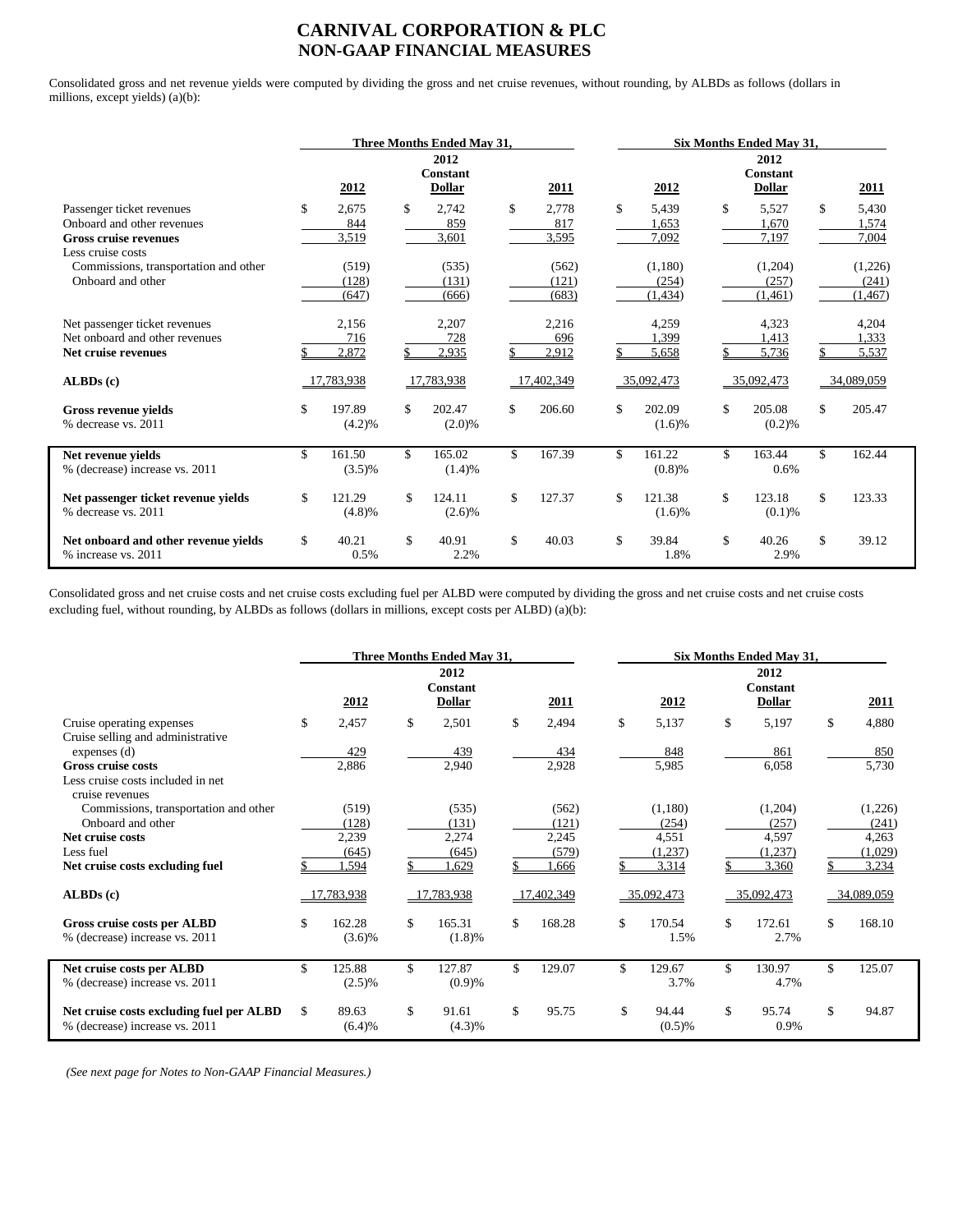## **CARNIVAL CORPORATION & PLC NON-GAAP FINANCIAL MEASURES (CONTINUED)**

Non-GAAP fully diluted earnings per share was computed as follows (in millions, except per share data) (b):

|                                                     | <b>Three Months Ended</b><br><b>May 31,</b> | <b>Six Months Ended</b><br><b>May 31,</b> |              |             |  |
|-----------------------------------------------------|---------------------------------------------|-------------------------------------------|--------------|-------------|--|
|                                                     | 2012                                        | 2011                                      | 2012         | 2011        |  |
| Net income (loss) – diluted                         |                                             |                                           |              |             |  |
| <b>U.S. GAAP net income (loss)</b>                  | \$<br>14                                    | \$<br>206                                 | \$<br>(125)  | 358         |  |
| Ibero goodwill and trademark impairment charges (e) |                                             |                                           | 173          |             |  |
| Unrealized losses on fuel derivatives, net (f)      | 145                                         |                                           | 124          |             |  |
| <b>Non-GAAP</b> net income                          | 159                                         | 206                                       | 172          | 358         |  |
| Weighted-average shares outstanding $-$ diluted (f) | 779                                         | 793                                       | 778          | 793         |  |
| Earnings (loss) per share – diluted                 |                                             |                                           |              |             |  |
| U.S. GAAP earnings (loss) per share                 | \$.<br>0.02                                 | $\mathbf{s}$<br>0.26                      | \$<br>(0.16) | 0.45<br>\$. |  |
| Ibero goodwill and trademark impairment charges (e) |                                             |                                           | 0.22         |             |  |
| Unrealized losses on fuel derivatives, net (f)      | 0.18                                        |                                           | 0.16         |             |  |
| Non-GAAP earnings per share                         | 0.20                                        | 0.26                                      | 0.22         | 0.45        |  |

#### *Notes to Non-GAAP Financial Measures*

(a) We use net cruise revenues per ALBD ("net revenue yields"), net cruise costs per ALBD and net cruise costs excluding fuel per ALBD as significant non-GAAP financial measures of our cruise segment financial performance. These measures enable us to separate the impact of predictable capacity changes from the more unpredictable rate changes that affect our business. We believe these non-GAAP measures provide useful information to investors and expanded insight to measure our revenue and cost performance as a supplement to our U.S. generally accepted accounting principles ("U.S. GAAP") consolidated financial statements.

Net revenue yields are commonly used in the cruise business to measure a company's cruise segment revenue performance and for revenue management purposes. We use "net cruise revenues" rather than "gross cruise revenues" to calculate net revenue yields. We believe that net cruise revenues is a more meaningful measure in determining revenue yield than gross cruise revenues because it reflects the cruise revenues earned net of our most significant variable costs, which are travel agent commissions, cost of air and other transportation, certain other costs that are directly associated with onboard and other revenues and credit card fees. Substantially all of our remaining cruise costs are largely fixed, except for the impact of changing prices, once our ship capacity levels have been determined.

Net passenger ticket revenues reflect gross cruise revenues, net of (1) onboard and other revenues, (2) commissions, transportation and other costs and (3) onboard and other cruise costs. Net onboard and other revenues reflect gross cruise revenues, net of (1) passenger ticket revenues, (2) commissions, transportation and other costs and (3) onboard and other cruise costs. Net passenger ticket revenue yields and net onboard and other revenue yields are computed by dividing net passenger ticket revenues and net onboard and other revenues by ALBDs.

Net cruise costs per ALBD and net cruise costs excluding fuel per ALBD are the most significant measures we use to monitor our ability to control our cruise segment costs rather than gross cruise costs per ALBD. We exclude the same variable costs that are included in the calculation of net cruise revenues to calculate net cruise costs with and without fuel to avoid duplicating these variable costs in our non-GAAP financial measures.

We have not provided estimates of future gross revenue yields or future gross cruise costs per ALBD because the quantitative reconciliations of forecasted gross cruise revenues to forecasted net cruise revenues or forecasted gross cruise costs to forecasted net cruise costs would include a significant amount of uncertainty in projecting the costs deducted to arrive at this measure. As such, management does not believe that this reconciling information would be meaningful.